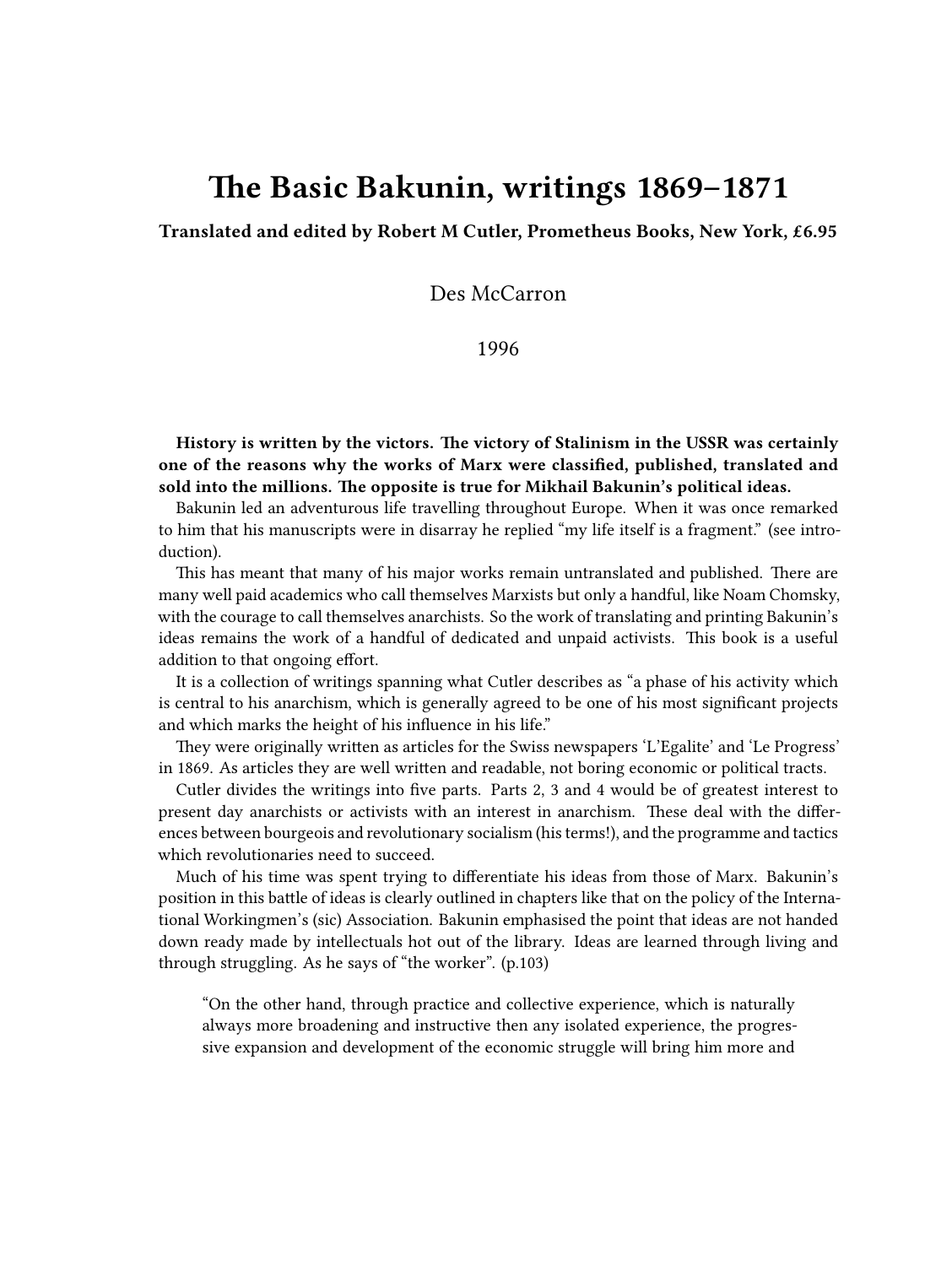more to recognise his true enemies: the privileged classes, including the clergy, the bourgeoisie and the nobility; and the state."

Socialism was not bought in from "without" but was carried instinctively by the great majority.(p.140) "People have always longed for their emancipation from every yoke that has enslaved them."

This instinct was not enough though, organisation was necessary. Bakunin pointed to the International Working Men's Association of which he was then a member as an example of how to organise. He shows how it was acting as a leadership of ideas. (p.140) "The International's influence has never been anything but one of opinion".

This he compares to the state which never calls on workers for anything other then their "submission".

Besides these basic anarchist arguments there are other articles on a range of issues like nationalism, social democracy, education, land and inheritance, and the general strike.

Overall this book is readable, inspirational and still relevant. Unlike the adoration of Marx by some Marxists, we don't claim Bakunin as a deity with all the answers. But he did point us in the right direction. As a basic introduction to anarchist ideas you could do worse than start here.